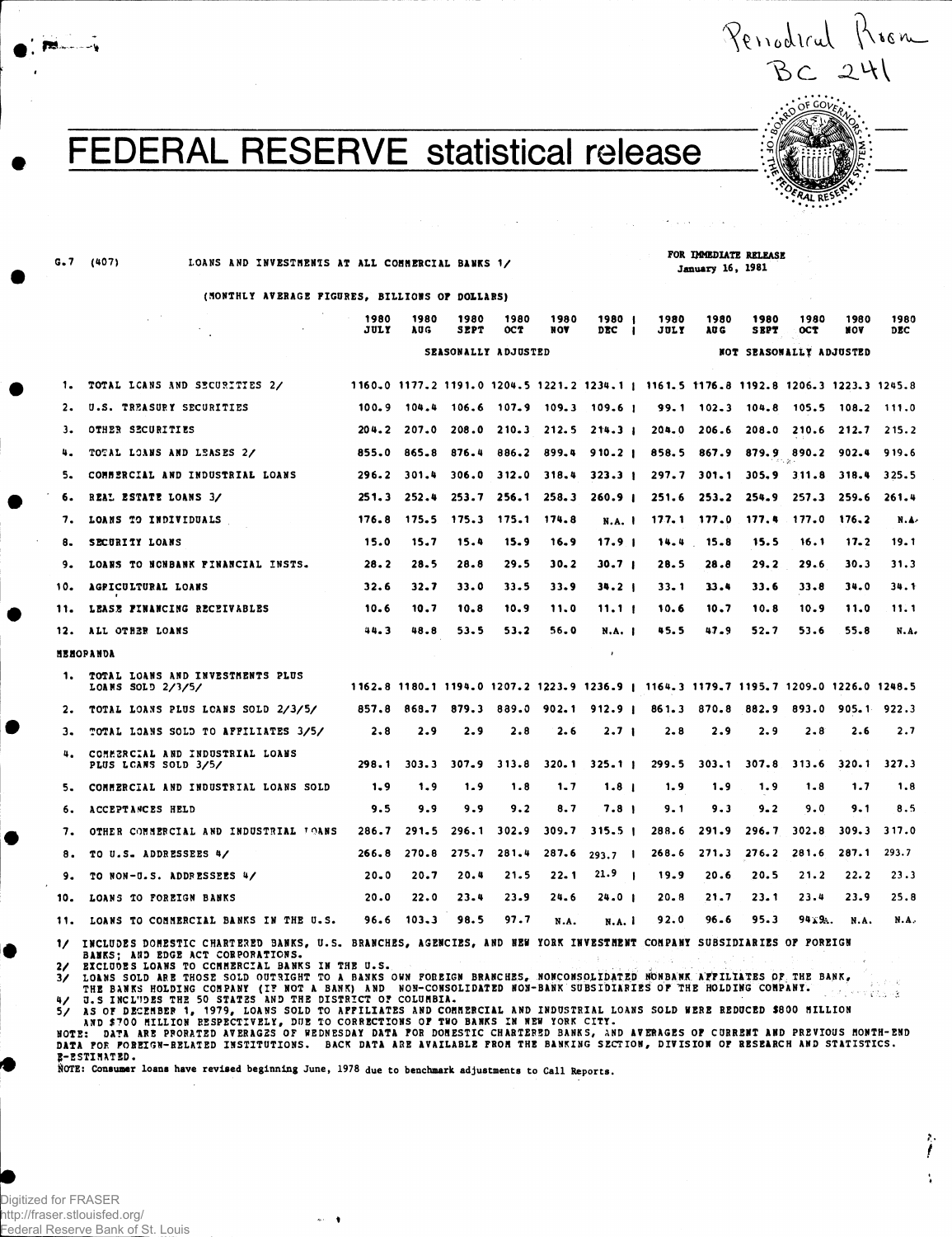| s. 1 | (407) A<br>LOANS AND INVESTMENTS AT DOMESTICALLY CHARTERED COMMERCIAL BANKS |              |                 |                     |                   |                         |                                                                                       | <b>January 16, 1981</b> |                 |                                    |              |                 |             |  |  |
|------|-----------------------------------------------------------------------------|--------------|-----------------|---------------------|-------------------|-------------------------|---------------------------------------------------------------------------------------|-------------------------|-----------------|------------------------------------|--------------|-----------------|-------------|--|--|
|      | (AVERAGES OF WEDNESDAY FIGURES, BILLIONS OF                                 |              |                 |                     | <b>DOLLARSY</b>   |                         |                                                                                       |                         |                 |                                    |              |                 |             |  |  |
|      | and a graphical                                                             | 1980<br>JULY | 1980<br>AUG     | 1980<br>SEPT        | 1980<br>OC T      | 1980<br>NOV             | 1980  <br>DEC                                                                         | 1980<br>JUL Y           | 1980<br>AU G    | 1980<br><b>SEPT</b>                | 1980<br>OC T | 1980<br>NOV     | 1980<br>DEC |  |  |
|      | 一型学<br>空気のた<br>ana.<br>2012/07/02                                           |              |                 | SEASONALLY ADJUSTED |                   |                         |                                                                                       |                         |                 | NOT SEASONALLY ADJUSTED            |              |                 |             |  |  |
| 1.   | TOTAL LOANS AND SECURITIES 2/                                               |              |                 |                     |                   |                         | 1089.6 1102.9 1114.2 1127.5 1143.1 1154.8   1090.7 1103.6 1116.5 1129.4 1145.4 1163.5 |                         |                 |                                    |              |                 |             |  |  |
| 2.   | U.S. TREASURY SECURITIES                                                    |              |                 |                     |                   |                         | 98.7 102.2 104.3 105.5 106.9 107.3                                                    |                         |                 | 96.9 100.1 102.5 103.1 105.7 108.5 |              |                 |             |  |  |
| з.   | CIHER SECURITIES                                                            | 202.7        | 205.5           | 206.4 208.7 210.9   |                   |                         | 212.8 <sub>1</sub>                                                                    |                         | $202.5$ 205.0   | $206 - 4$                          | 208.9        | 211.1 213.6     |             |  |  |
| 4.   | TOTAL LOANS AND LEASES 2/                                                   | 788.2        | $-795.3$        |                     | $803.5$ $813.3$   | 825.3                   | 834.8 <sub>1</sub>                                                                    |                         | $791.3$ $798.5$ | 807.5                              | 817.3        | 828.6           | 841.5       |  |  |
| 5.   | COMMERCIAL AND INDUSTRIAL LOANS                                             | 254.0        | 257.1           |                     | $261.5$ $266.7$   | 271.9                   | $275.4 +$                                                                             |                         | $255.5$ $257.1$ | 261.5                              | 266.4        | 271.9           | 277.0       |  |  |
| 6.   | REAL ESTATE LOANS                                                           |              | $251.3$ $252.4$ |                     |                   | $253.7$ $256.1$ $258.3$ | 260.9 <sub>1</sub>                                                                    |                         |                 | $251.6$ $253.2$ $254.9$            |              | $257.3$ $259.6$ | 261.4       |  |  |
| 7.   | LOANS TO INDIVIDUALS                                                        | 176.8        | 175.5           |                     | 175.3 175.1 174.8 |                         | <b>N.A.</b> 1                                                                         |                         | $177.1$ $177.0$ | 177.4                              | 177.0        | 176.2           | N.A.        |  |  |
| 8.   | SECURITY LCANS                                                              | 14.0         | 14.6            | 14.2                | 14.8              | 15.7                    | 16.8 <sub>1</sub>                                                                     | 13.5                    | 14.8            | 14.4                               | 15.0         | 16.1            | 17.8        |  |  |
| 9.   | LOANS TO NONBANK FINANICAL INSTS.                                           | 27.0         | 27.3            | 27.6                | 28.3              | 28.9                    | 29.41                                                                                 | 27.4                    | 27.7            | 28.1                               | 28.5         | 29.0            | 29.9        |  |  |
| 10.  | AGRICULTURAL LOANS                                                          | 32.6         | 32.7            | 33.0                | 33.5              | 33.9                    | $34 - 2$ 1                                                                            | 33.1                    | 33.4            | 33.6                               | 33.8         | 34.0            | 34.1        |  |  |
| 11.  | LEASE FINANCING RECEIVABLES                                                 | $10 - 6$     | 10.7            | 10.8                | 10.9              | 11.0                    | 11.11                                                                                 | 10.6                    | 10.7            | $10 - 8$                           | 10.9         | 11.0            | 11.1        |  |  |
| 12.  | ALL OTEER LOANS                                                             | $21 - 8$     | 25.0            | 27.4                | 28.0              | 30.7                    | N.A. 1                                                                                | 22.6                    | 24.7            | 26.9                               | 28.4         | 30.8            | N.A.        |  |  |
|      | MEBORANDA                                                                   |              |                 | $\sim$              |                   |                         |                                                                                       |                         |                 |                                    |              |                 |             |  |  |
| 1.   | TOTAL LOANS AND INVESTHENTS<br>PLUS LCANS SOLD 2/3/5/                       |              |                 |                     |                   |                         | 1092.4 1105.8 1117.1 1130.3 1145.7 1157.5   1093.5 1106.6 1119.4 1132.1 1148.1 1166.2 |                         |                 |                                    |              |                 |             |  |  |
| 2.   | TOTAL LOANS PLOS LCANS SOLD 2/3/5/                                          | 791.0        | 798.2           | 806.4               | 816.0             |                         | $827.9$ $837.5$ $\uparrow$                                                            |                         | 794.1 801.4     | 810.5                              | 820.1        | 831.2           | 844.2       |  |  |
| з.   | TOTAL LOANS SOLD TO AFFILIATES 3/5/                                         | 2.8          | 2.9             | 2.9                 | 2.8               | 2.6                     | 2.7 <sub>1</sub>                                                                      | 2.8                     | 2.9             | 2.9                                | 2.8          | $2 - 6$         | 2.7         |  |  |
| 4.   | COMMERCIAL AND INDUSTRIAL LOANS<br><b>PLUS LCANS SOLD 3/5/</b>              | 255.9        | 259.0           | 263.4               | 268.5             |                         | 273.7277.11                                                                           | 257.4                   | 259.0           | 263.4                              | 268.2        | 273.7           | 278.8       |  |  |
| 5.   | COMMERCIAL AND INDUSTRIAL LOANS SOLD                                        | 1.9          | 1.9             | 1.9                 | 1.8               | 1.7                     | 1.8 <sub>†</sub>                                                                      | 1.9                     | 1.9             | 1.9                                | 1.8          | 1.7             | 1.8         |  |  |
| 6.   | ACCEPTANCES HELD                                                            | $5 - 6$      | 5.8             | 5.5                 | 4.4               | 4.0                     | $3 - 21$                                                                              | 5. 1                    | 5.0             | 4.7                                | 4.4          | 4.5             | 3.9         |  |  |
| 7.   | OTHER COMMERCIAL AND INDUSTRIAL LOANS                                       | 248.4        | 251.2           | 256.0               | 262.2             | 267.9                   | 272.2 l                                                                               | 250.4                   | 252.1           | 256.B                              | 262.0        | 267.S           | 273.1       |  |  |
| 8.   | TO. U.S. ADDRESSEES 4/                                                      | 242.9        | 245.3           | 250.0               | 255.6             | 261.3                   | 266.3.1                                                                               | 244.8                   | 246.1           | 250.6                              | 255.6        | 260.8           | 266.0       |  |  |
| 9.   | TO ROW-U.S. ADDRESSEES 4/                                                   | 5.6          | 5.9             | 6.0                 | 6.7               | 6.7                     | $5 - 8$ 1                                                                             | 5.6                     | 6.0             | 6.2                                | 6.4          | 6.7             | 7.1         |  |  |
| 10.  | LOANS TO FOREIGN BANKS                                                      | 7. 1         | $7 - 3$         | 7.7                 | 8.3               | 8.7                     | $9 - 21$                                                                              | 7.3                     | 7.4             | 7.9                                | 8.5          | 8.9             | 9.6         |  |  |
| 11.  | LOANS TO COMMERCIAL BANKS IN THE U.S.                                       | -----        | $- - - - -$     |                     | $\cdots$          | $\cdots\cdots\cdots$    | $-----$                                                                               | 72.3                    | 74.6            | 73.9                               | 74.2         | N.A.            | N.A.        |  |  |
|      |                                                                             |              |                 |                     |                   |                         |                                                                                       |                         |                 |                                    |              |                 |             |  |  |

Q) 조일

**V** *"%* **ft**

1/ DOMESTICALLY CHARTERED BANKS ARE THOSE WITH MATIONAL OR STATE CHARTERS WHETHER FOREIGN OWNED OR DOMESTICALLY OWNED.<br>2/ EXCLUDES LOAMS TO COMMERCIAL BANKS IN THE U.S.<br>3/ LOAMS SOLD ARE THOSE SOLD OUTRIGHT TO A BANKS OWN